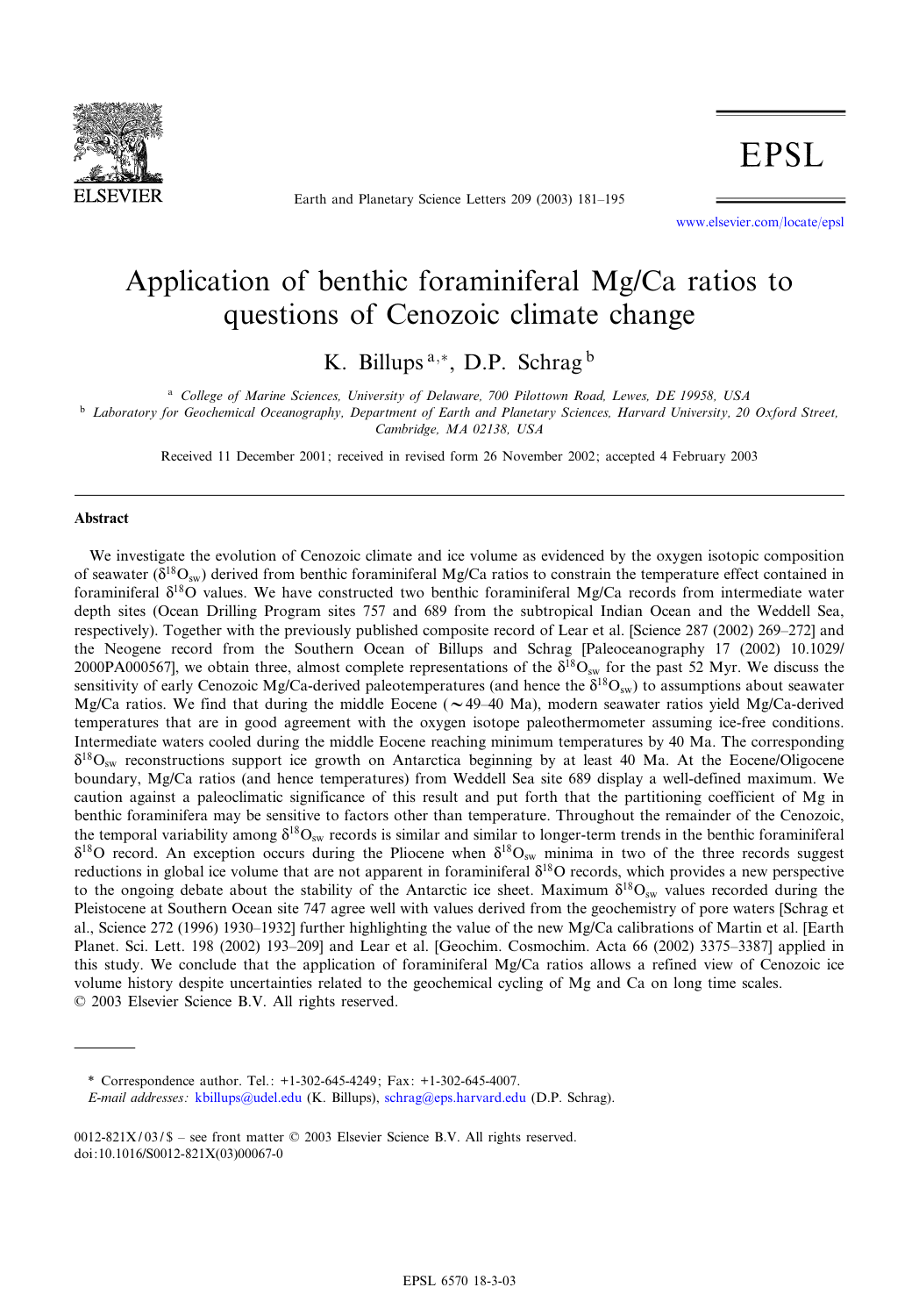## 1. Introduction

Benthic foraminiferal oxygen isotope ratios provide a detailed and continuous perspective on the glacial evolution of the Antarctic ice sheet since the early Cenozoic. Because polar ice sheets sequester the lighter oxygen isotope, their growth and decay brings about changes the  $^{18}O/^{16}O$  ratio in seawater, which are preserved in the oxygen isotopic composition of foraminifera. Since the 1970s a number of studies have sought to assess Antarctic glacial evolution on the basis of foraminiferal  $\delta^{18}$ O records. Although only coarse temporal resolution at first, these early studies revealed that Antarctica had been glaciated for most of the Cenozoic [1,2]. A more recent compilation of foraminiferal  $\delta^{18}$ O recor[ds](#page-12-0) supports the hypothesis that the onset of Antarctic glaciation occurred during the late Eocene [3]. Because of the improved temporal resolution, the new records [pro](#page-12-0)vide a detailed view of changes in Antarctic glaciation from tectonic to orbital time scales [3].

Benthic foraminiferal  $\delta^{18}$ O records have provided significant insights into the history of Antarctic glaciation, but the absolute magnitude of ice extent is difficult to constrain with this method alone. Regional differences in the oxygen isotopic composition of seawater  $(\delta^{18}O_{sw})$  may contribute to the global ice volume signal recorded in a foraminiferal test. Over long time scales, the isotopic composition of seawater may not be linearly related to the am[oun](#page-12-0)t of ice at the poles, but should also vary as function of the isotopic composition of the ice [2]. More importantly, temperature dependent oxygen isotope fractionation during calcification limits the use of foraminiferal  $\delta^{18}$ O values as a quantitative proxy for ice volume fluctuations.

Benthic foraminiferal Mg/Ca ratios have become an increasingly popular proxy to reconstruct paleotemperatures. In conjunction with foraminiferal  $\delta^{18}$ O values this independent temperature constrain can be used to assess changes in the  $\delta^{18}O_{sw}$  through time. Studies focusing on the

Pleistocene [avoid](#page-12-0) uncertainti[es r](#page-13-0)elated to temporal changes in Mg/Ca ratios of seawater on longer time scales  $[4,5]$ . Lear et al.  $[6]$  were the first to present a benthic foraminiferal Mg/Ca record that spans the entire Cenozoic. Although at low temporal resolution and based on multiple species of benthic foraminifera from different core locations, they were able to address large scale [ch](#page-13-0)anges in the timing of Cenozoic global ice volume changes. More recently Billups and Schrag [7] demonstrated that benthic foraminiferal Mg/Ca ratios can be used to constrain changes in the  $\delta^{18}O_{sw}$ during the Neogene and yield a refined estimate of individual middle to late Miocene sea level changes.

In this paper we revisit the Cenozoic evolution of Antarctic glaciation. We present results from two benthic foraminiferal Mg/Ca records. Ocean Drilling Program (ODP) site 757, for which we have a complete record that spans the [past 52](#page-2-0) [Myr, is](#page-2-0) presently located at intermediate water depths in the subtropical Indian Ocean (Fig. 1, Table 1). ODP site 689 lies at intermediate [water](#page-2-0) [d](#page-2-0)e[pth in th](#page-2-0)e Weddell Sea and spans the early Eocene to late Oligocene climate transiti[on](#page-13-0) (Fig. 1, Table 1). Together with the previously published composite record of Lear et al. [6] and [the](#page-13-0) intermediate water depth Neogene record from the Southern Ocean of Billups and Schrag [7], we obtain three, almost complete representations of the  $\delta^{18}O_{sw}$  for the past 52 Myr. On these long timescales,  $Mg^{+2}$  and  $Ca^{+2}$  concentrations in seawater may not have remained constant, and we discuss the sensitivity of early Cenozoic Mg/Caderived paleotemperatures (and hence the  $\delta^{18}O_{sw}$ ) to assumptions about seawater Mg/Ca ratios.

## 2. Methods

## 2.1. Site selection

We chose ODP sites 757 and 689 because they are located at intermediate water depths and have low sedimentation rates. We focus on intermedi-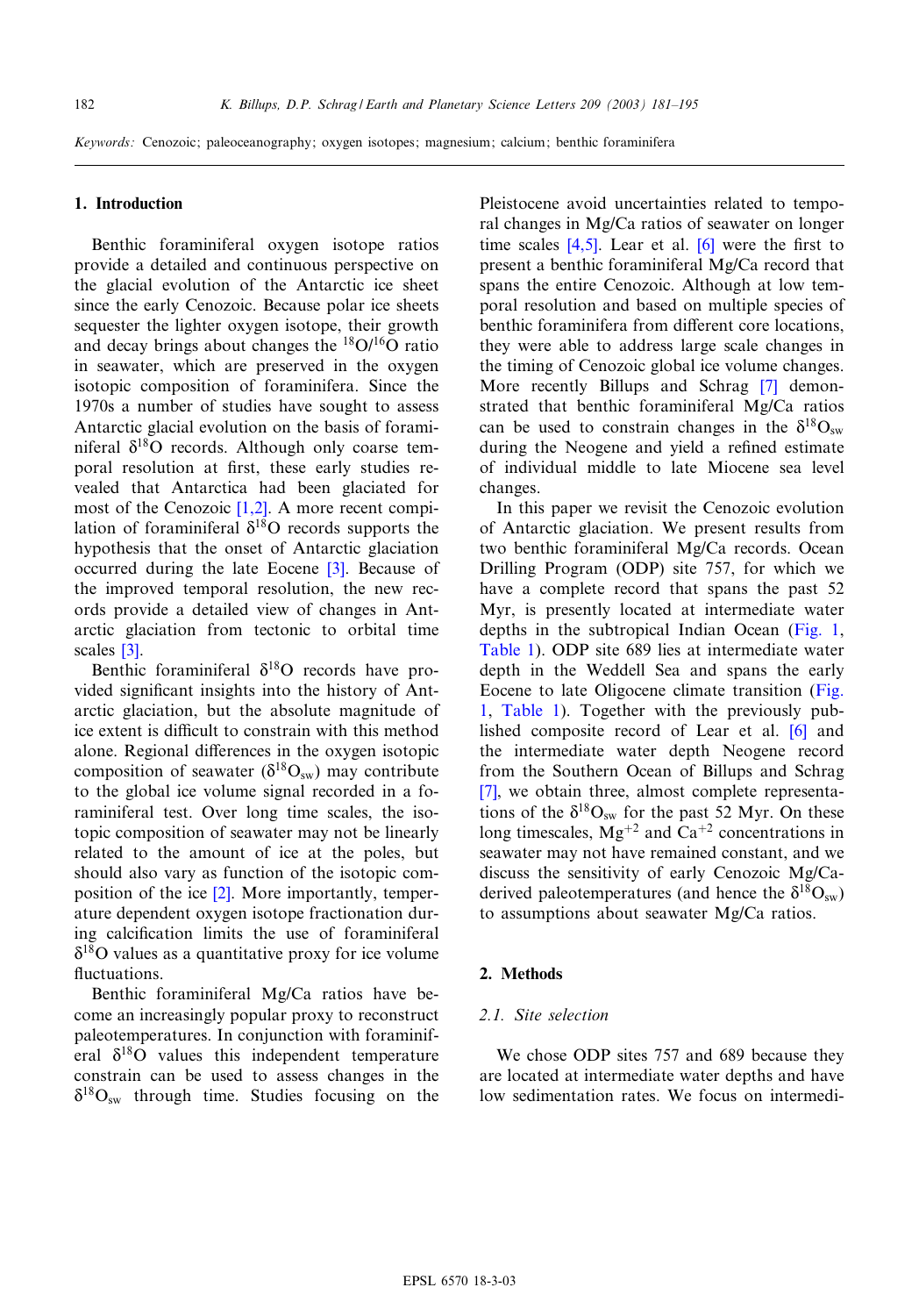<span id="page-2-0"></span>

Fig. 1. Locations of sites investigated in this study. Details are given in Table 1. The square marks the position of site 757 during the early Eocene. Gray diamonds indicate the locations of the sites used by Lear et al. [6] to construct the composite record (which also includes a short portion of site 689).

ate water depths sites to assure that the sediments remained above t[he](#page-13-0) inferred level of the calcium carbonate compensation depth during the Paleocene and Eocene [8] minimizing the potential effects of carbonate dissolution and/or [chang](#page-13-0)es in carbonate ion concentration relative to saturation on benthic foraminiferal Mg/Ca ratios [9,10]. Low sedimentation rates offer the advantage that [dia](#page-13-0)genetic effects associated with high overburden pressure and temperature may be minimized [11].

Site 757, on the Ninetyeast Ridge, was located in the Southern Ocean (45°S) during the early

| Table 1                                                                            |  |  |  |  |  |
|------------------------------------------------------------------------------------|--|--|--|--|--|
| Location of ODP and Deep Sea Drilling Project (DSDP) sites discussed in this study |  |  |  |  |  |

| Site            | Long.<br>(°)  | Lat.<br>(°)     | Paleolat. <sup>a</sup><br>(°) | Depth<br>(m) | Paleodepth <sup>b</sup><br>(m) | Time interval<br>(Ma) |
|-----------------|---------------|-----------------|-------------------------------|--------------|--------------------------------|-----------------------|
| <b>ODP 757</b>  | $88^{\circ}E$ | 17°S            | 45°S                          | 1652         | 1500                           | $0 - 52$              |
| <b>ODP 689</b>  | $03^{\circ}E$ | 65°S            | N/A                           | 2080         | $1400 - 1650$                  | $30 - 44$             |
| ODP $689^\circ$ | $03^{\circ}E$ | 65°S            | N/A                           | 2080         | 1400-1650                      | $37 - 48$             |
| ODP $747d$      | $77^{\circ}E$ | $55^{\circ}$ S  | N/A                           | 1695         | N/A                            | $0 - 26$              |
| <b>DSDP 522</b> | 26°S          | $0.5^{\circ}$ W | N/A                           | 4400         | 3000                           | $32 - 35$             |
| <b>DSDP 573</b> | $0^{\circ}N$  | $134^{\circ}$ W | N/A                           | 4300         | 4300-3000                      | $0 - 35$              |
| <b>ODP</b> 926  | $4^{\circ}N$  | $43^{\circ}W$   | N/A                           | 3600         | 3500                           | $6 - 12$              |

<sup>a</sup> Paleolatitude of site 757 refers to [the](#page-13-0) latitude during the early Eocene (50 Ma) [12].

<sup>b</sup> Site 689: water dep[th](#page-13-0) during the early Cenozoic (50-35 Ma)  $[14]$ ; site 757: water depth during the early Eocene (50 Ma)  $[12]$ .

 $\textdegree$  Site 689 portion of the Lear et al. [6] composite record.

<sup>d</sup> Billups and Schrag [7].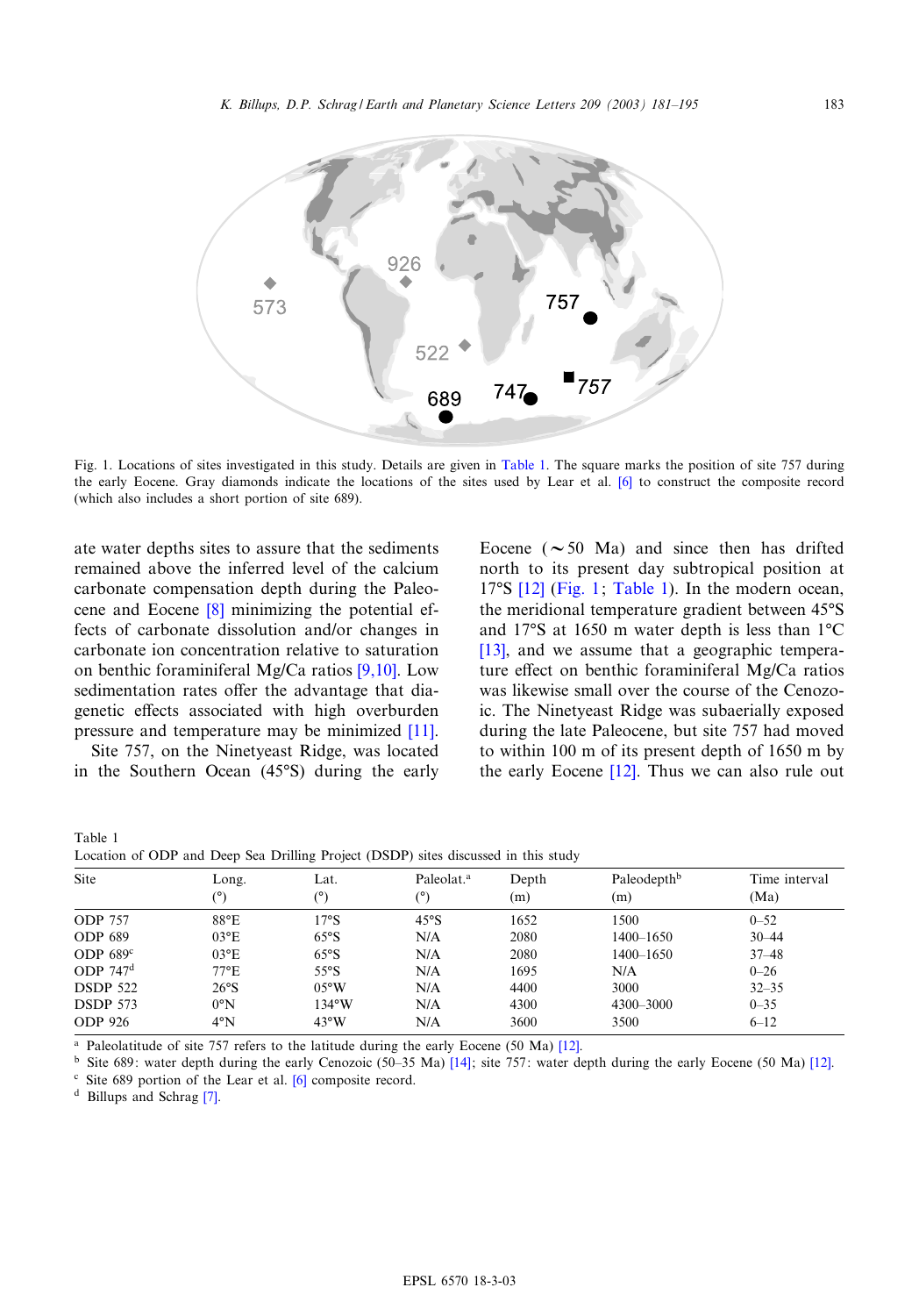that the vertical thermal gradient dominated foraminiferal Mg/Ca ratios. Sedimentation rates average  $\sim$  1 m/My[r, bu](#page-13-0)t decrease by almost an order of magnitude during the latest Oligocene through early [Mioce](#page-2-0)ne [\[12\].](#page-2-0)

Site 689 is located on Maud Rise in [the W](#page-13-0)eddell Sea (Fig. 1; Table 1). The core location subsided by  $\sim$  250 m during the middle Eocene [14], but we assume that the effect of a temperature change associated with sinking of the core locatio[n fr](#page-13-0)om 1400 m to 1650 m was small. Sedimentation is continuous at rates averaging  $\sim 6$  m/Myr [14].

## 2.2. Age control

[A](#page-13-0)ge models at all sites reflect the Berggren et al. [15] time scale. At site 757 a publish[ed](#page-13-0)  $\delta^{18}$ O record that s[pan](#page-12-0)s the earliest Cenozoic (36^52 Ma) has been updated to Berggren et al. [15] by Zachos et al. [3]. We added  $\delta^{18}$ O measurements between 30 Ma and 40 Ma to capture the Eocene/ Oligocene boundary, and we use the associated rapid  $\delta^{18}$ O shi[ft at](#page-13-0) 33.65 Ma to adjust the age model for this 10 Myr long time slice to the Berggren et al.  $[15]$  time scale (the age-depth con-

Table 2

Summary of age-depth control points for the Pleistocene through Oligocene at site 757

| Datum                              | Depth<br>$(mbf)^a$ | Age<br>$(Ma)^b$ |
|------------------------------------|--------------------|-----------------|
| LO Pseudoemiliania lacunosa        | 3.05               | 0.46            |
| LO Calcidiscus macintyrei          | 9.75               | 1.59            |
| LO Discoaster brouweri             | 12.75              | 1.95            |
| LO Discoaster tamalis              | 16.30              | 2.78            |
| LO Reticulofenestra pseudoumbilica | 23.30              | 3.75            |
| FO Ceratolithus acutus             | 38.95              | 5.34            |
| LO Discoaster quinqueramus         | 43.55              | 5.6             |
| FO Amaurolithus primus             | 53.25              | 7.2             |
| LO Discoaster hamatus              | 71.50              | 9.4             |
| LO Sphenolithus heteromorphus      | 83.75              | 13.6            |
| FO Sphenolithus heteromorphus      | 96.10              | 18.2            |
| FO Sphenolithus belemnos           | 99.45              | 19.2            |
| FO Discoaster druggii              | 100.5              | 29.9            |
| FO Sphenolithus ciperoensis        | 106.5              | 29.9            |
| Eocene/Oligocene boundary          | $120.3 - 121.8$    | 33.65           |

Depth in the core as meters below sea floor (mbsf) is the midp[oint](#page-13-0) of the depth range given in [12].

 $<sup>b</sup>$  Ages for the Oligocene through Miocene (29.9–5.6 Ma) are</sup> from  $[15]$ ; Plio/Pleistocene (5.3-0.46 Ma) from  $[16]$ .

trol point is included in Table 2). For the youngest portion of the record  $(0-30$  Ma) we use the Leg 121 shipboard calcareo[us nann](#page-13-0)ofossil biostratigraphy updating the ages of datums to those given by Bergg[ren](#page-13-0) et al. [15,16] (Table 2). At site 689 we sa[mpled](#page-13-0) intervals adjacent [to](#page-12-0) the  $\delta^{18}$ O record of [14]. The age model of t[his](#page-13-0) site was updated to  $[15]$  $[15]$  by Zachos et al.  $[3]$ . The age model for [site](#page-13-0) 747 was updated to [\[15\]](#page-13-0) by Billups and Schrag [7]. The age model of the composite record of [6] is also consistent with [15], at least during critical intervals such as the Eocene/ Oligocene boundary.

#### 2.3. Analytical methods

Bulk sedi[me](#page-13-0)nt and sample processing followed standard procedures described in detail by Billups and Schrag [7]. Between 5 and 15 benthic foraminifera of the genus Cibicidoides (site 757: Cibicidoides wuellerstorfi between  $\sim 0$  and 14 Ma; Cibicidoides mundulus between  $\sim 0$  and 20 Ma; Cibicidoides spp. between 20 and 52 Ma; site 689: Cibicidoides spp.) were picked from the  $250-425$  µm size fraction, crushed between two glass plates and prepared for minor elemental analyses. The crushed samples were repeatedly sonicated in deionized water and methanol to remove adhering sediment, sonicated in 1 M NH4Cl to remove exchangeable ions, and boiled in alkaline peroxide solution  $(0.15\% \text{ H}_2\text{O}_2 \text{ in } 0.1 \text{ N})$ NaOH) for 10 min (sonicating once) t[o o](#page-13-0)xidize organic c[ontam](#page-13-0)inants. Our m[eth](#page-13-0)odology follows the procedures of Brown and Elderfield  $[9]$ , Hastings et al. [17], and Lear et al. [6], which does not include a reductive cleaning step. More recent investigations into cleaning methods, however, suggest that the addition of the reducing step can lower Mg/Ca ratios in some samples (e.g.[, by](#page-13-0) 0.13 mmol/mol) but it is not yet clear whether this effect is species-specific or site-specific  $[18]$ . Other effects such as high Mg calcite contamination, rather than [clea](#page-13-0)ning vigor, may pose an additional source of data scatter (e.g., on the Little Bahama Banks, [19]). Because we are investigating long-term trends that are defined by relatively large changes in benthic foraminiferal Mg/Ca ratios apparent at more than one site, we do not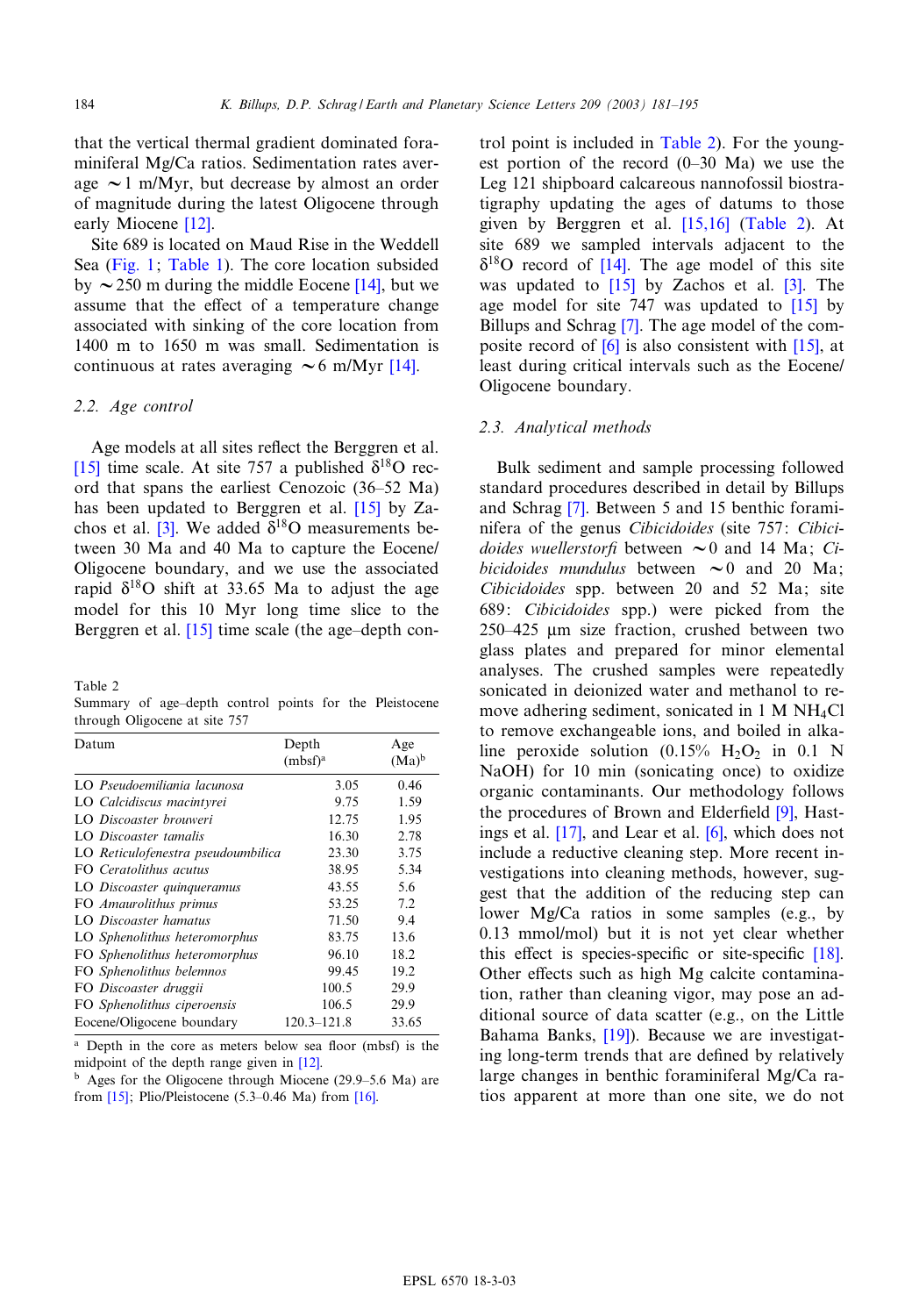believe that the omission of the reducing step has significantly affected our data interpretations. Each cleaning step was followed by one rinse plus three sonication steps in DI water to ensure complete removal of the waste solution. Depending on the amount of material, cleaned samples were dissolved in 0.4-0.7 ml of 2% trace metal clean  $HNO<sub>3</sub>$  to obtain a solution of between 10 and 120 ppm Ca. Mg/Ca ratios were measured on an Inductively Coupled Plasma Atomic Emissions Spectrophotometer at Harvard University. Matrix effects were constrained by analyzing five to six standar[d so](#page-13-0)lutions of differing  $Ca^{2+}$  concentration and Mg/Ca ratios, a method outlined in detail by Schrag [20]. Analytical precision based on analyses of a reference standard solution is better than 0.3%. At site 757 we were able to obtain a number of sample splits of C. wuellerstorfi and C. mundulus; with only few exceptions the replic[ate](#page-13-0) analyses lie within  $\sim 5\%$  (Appendix 1 **Background Data**  $\textbf{Set}^1$ ). As detailed by Billups and Schrag [7] at this site we were also able to obtain  $C$ . *wuellerstorfi* and C. mundulus measurements from the same sample intervals (Appendix 1 Background Data Set<sup>1</sup>), and we correct C. wuellerstorfi Mg/Ca ratios to C. mundulus by adding 0.2 mmol/mol. We were not able to determine a species offset between C. mundulus and Cibicidoides spp., which are prevalent in the pre Miocene intervals. All Mg/Ca data (as average ratios from each interval) are given in Appendix 2 Background Data Set<sup>1</sup>.

For age model purposes, we carried out 23 oxygen isotope analyses (not shown but added to Appendix 2 **Background Data Set**<sup>1</sup>) on three to five tests of *Cibicidoides* spp. at site 757. Stable isotope ratios were measured following standard procedures using the VG Optima dual inlet isotope ratio mass spectrometer equipped with a common acid bath located at Harvard University. Prior to analysis samples were ultrasonically cleaned, crushed to ensure speedy reaction, and oven dried. Based on replicate analysis of inhouse standards the precision is better than  $0.08\%$ .

# 2.4. Calculation of paleotemperatures and the  $\delta^{l8}O$ of seawater

Martin et al. [10] and Lear et al. [19] provide new Mg/Ca to temperature calibrations that incorporate different *Cibicidoides* species (e.g., C. wuellerstorfi, C. pachyderma, C. [com](#page-13-0)pressus) and a wider range of tem[pera](#page-13-0)tures than the previous calibrati[on o](#page-13-0)f Rosenthal et al. [21]. We use the equation of Lear et al.  $[19]$ , which contains the Martin et al. [10] data set. For the purpose of comparing our new Cenozoic  $\delta^{18}O_{sw}$  records to published ones, [w](#page-13-0)e also apply the new regression to the Neogene M[g/C](#page-13-0)a record from Southern Ocean site 747 [7] and the composite Mg/Ca record of Lear et al. [6]. To calculate  $\delta^{18}O_{sw}$  we assume modern oceanic Mg/Ca ratios. This assumption may be oversimplified, and we estimate the effect of varying seawater  $Mg/Ca$  ratios on absolute temperature reconstructions of the middle Eocene.

To calculate the  $\delta^{18}O_{sw}$  from the M[g/C](#page-12-0)[a-based](#page-5-0) temperatures, we use the composite benthic foraminiferal  $\delta^{18}$ O record of Zachos et al. [3] (Fig. 2, top panel). The Eocene portion of the composite record incorporates measurements from sites 689 and 757, and thus [co](#page-13-0)rresponds directly to our Mg/ Ca records. At site 747 we have paired M[g/Ca](#page-13-0) and  $\delta^{18}$ O values [7] and we use them. We solve the paleotemperature equation of Shackleton [22] for the  $\delta^{18}O_{\rm sw}$  using Mg/Ca-derived temperatures together with the foraminiferal  $\delta^{18}$ O values. This equation has the advantage that it is calibrated using benthic foraminifera of the [genu](#page-13-0)s Uvigerina, and Cibicidoides to Uvigerina  $\delta^{18}O$  offsets have been constrained  $(+0.64\% \,$ , e.g.,  $[23]$ ).

## 3. Results

There is a relatively large amount of data scatter during the Eocene and Oligocene portions of the sites 757 and 689 Mg/[Ca rec](#page-5-0)ords, and high ratios of up to 6.6 mmol/mol are apparent during the early Eocene (site 757) (Fig. 2, middle panel). Sources of the variability include interspecies differences in  $Mg/Ca$  ratios, insufficient cleaning, <sup>1</sup> http://www.elsevier.com/locate/epsl **and calcite recrystallization**. Interspecies offsets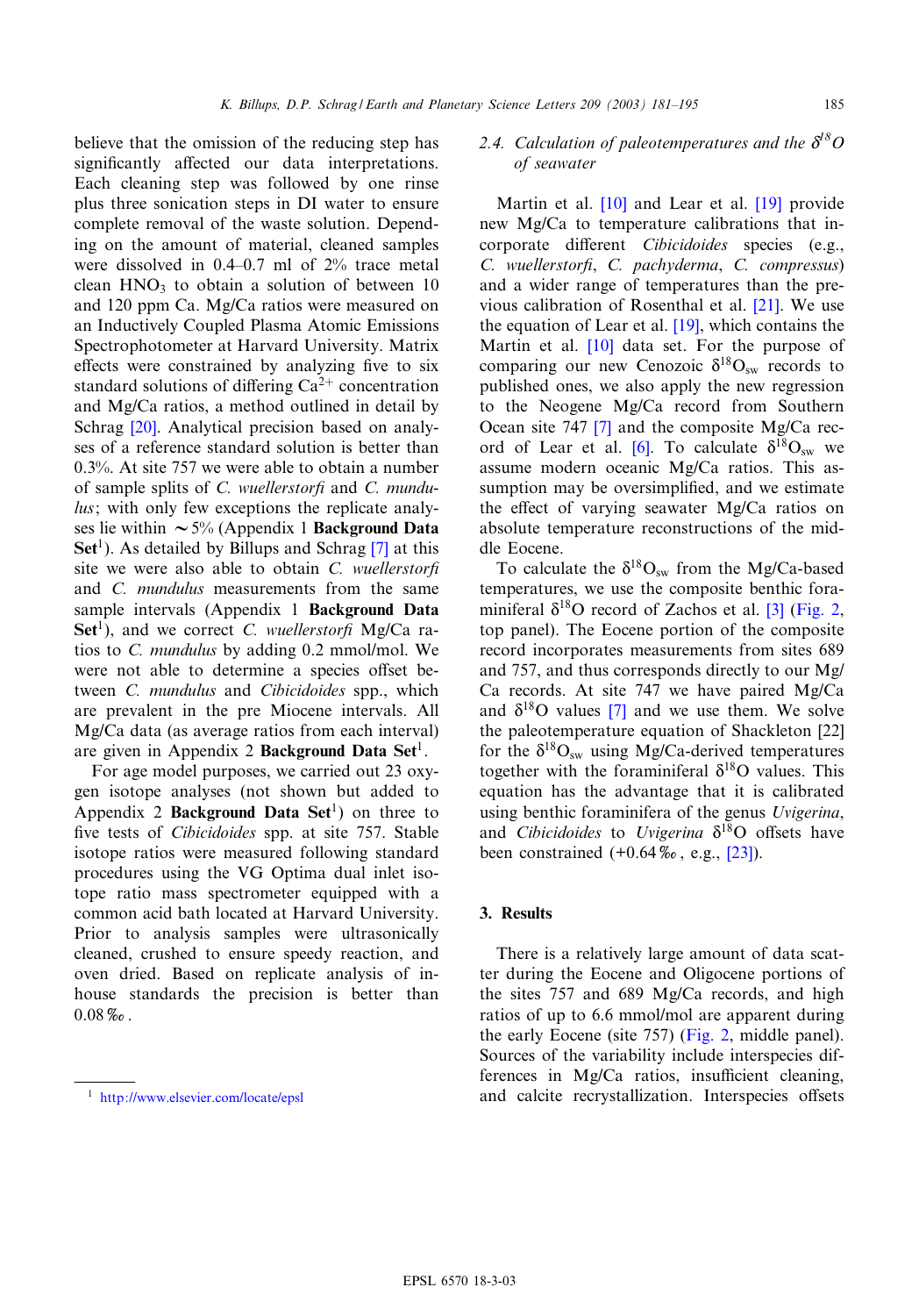<span id="page-5-0"></span>

Fig. 2. Comparison of the Cenozoic benthic foraminiferal composite  $\delta^{18}$ O record [3] (top panel) to benthic foraminiferal Mg/Ca records from I[ndi](#page-13-0)an Ocean site 757 and Weddell Sea site 689 (middle panel). The solid lines reflect a 20% exponential smoothing function through t[he s](#page-13-0)ite 757 (black) and site 689 (gray) data. The bottom panel shows the published composite Mg/Ca record of Lear et al. [6], which has been smoothed to a 1 Myr temporal resolut[ion,](#page-13-0) and the Southern Ocean record from site 747 of Billups and Schrag [7]. The gray line reflects a 10% exponential smoothing function through the site 747 data. The vertical gray band highlights the Eocene/Oligocene boundary (33.65 Ma, Berggren et al. [15]).

can be as large as 1 mmol/mol  $[6]$ , and it is possible that offsets exist among Cibicidoides spp. used in this study. Insufficient cleaning (omission of the [redu](#page-13-0)ctive step) may present a problem if metal oxides, which are removed during this procedure [24], are primarily present in the most deeply buried samples. Another potential source of data scatter may be calcite recrystallization in the deepest portion of the sedimentary column. The partitioning coefficient of Mg for abiotic calcite is two orders of magnitudes higher than that of biogenic calcite  $[25]$ , and the addition of diage-

netic calcite would increase foraminiferal Mg/Ca ratios. To avoid interpretation of singular data points, we have smoothed the Mg/Ca data at both sites (Fig. 2, middle panel). It is the parallel trend of decreasing ratios during the middle Eocene that leads us to believe that interspecies offsets, cleaning protocol, and diagenetic effects are relatively minor.

The smoothed Mg/Ca r[eco](#page-13-0)rds agree with the earlier study of Lear et al.  $[6]$  in that there is an overall decrease in benthic foraminiferal Mg/Ca ratios over the course of the Cenozoic, but on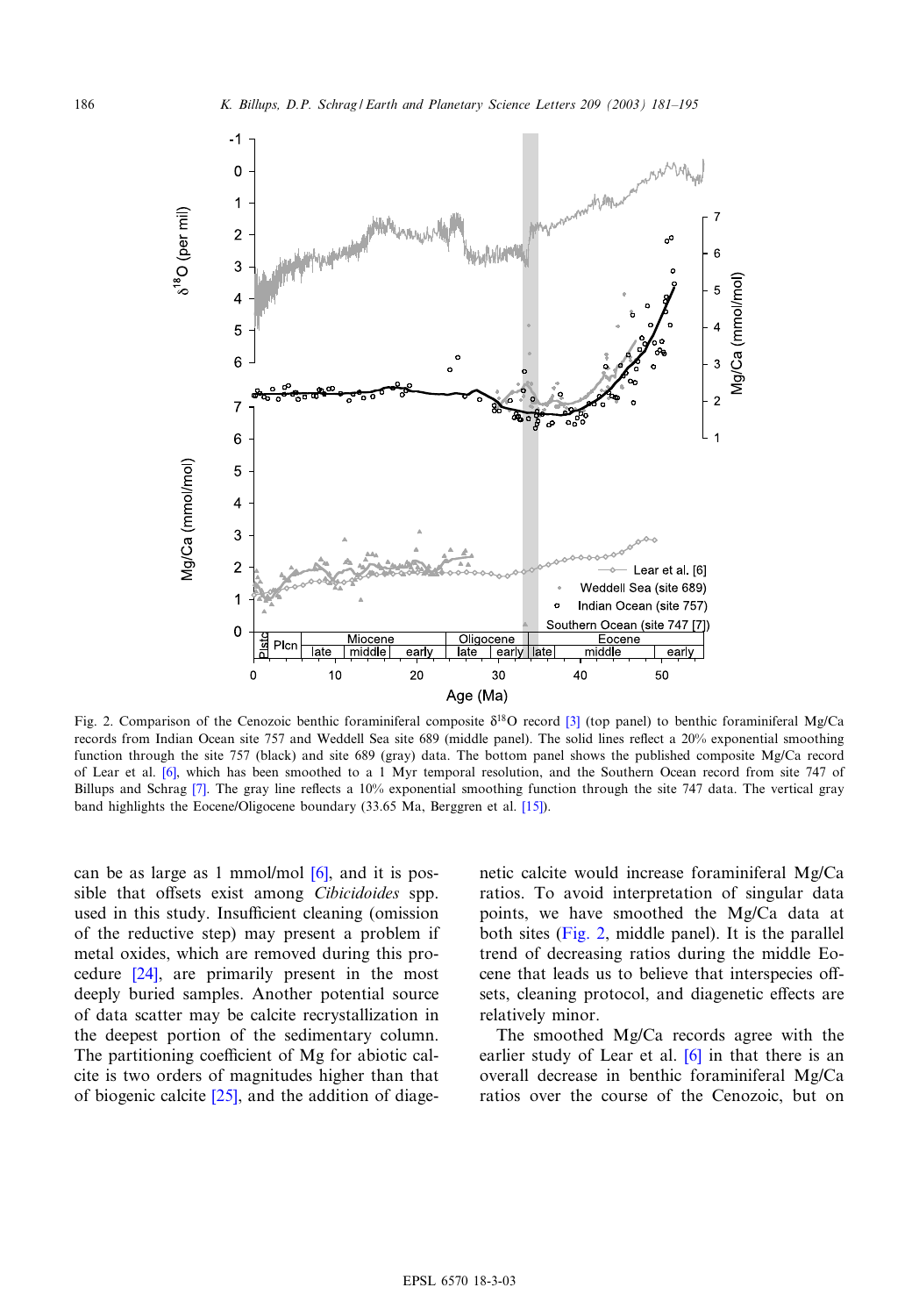[the](#page-5-0) finer scale some important differences exist (Fig. 2). Most notably, Mg/Ca ratios at sites 757 and 689 display a much larger range during the early Cenozoic. Benthic foraminiferal Mg/Ca ratios at Indian Ocean site 757 and Weddell Sea [site 689](#page-5-0) are both highest during the early to middle Eocene and decrease rap[idly](#page-13-0) until  $\sim$  40 Ma (Fig. 2, middle panel). In contrast, the composite Mg/Ca record of Lear et al. [6], which has been smoothed to a resolution of 1 Myr, lacks [a pro](#page-5-0)nounced Eocene maximum and ratios decrease more gradually until the early Oligocene (Fig. 2, bottom panel). At site 757, ratio[s begin](#page-5-0) to increase gently after 40 Ma and remain relatively constant after the late Oligocene (Fig. 2, middle panel). At site 689, Mg/Ca ratios show considerable variability after  $\sim$  40 Ma as defined by a small maximum at the middle to late Eocene [transiti](#page-5-0)on and a well-defined maximum coincident with the Eocene/Oligocene boundary (Fig. 2, middle panel). Dur[ing](#page-13-0) the Neogene there is a tendency toward lower [ratios i](#page-5-0)n the composite record of Lear et al. [6] and the Southern Ocean record from site 747 (Fig. 2, bottom panel).

Paleotemperature reconstructions from sites 757 and 689, which assume modern seawater ratios throughout the Cenozoic, illustrate that early Cenozoic cooling of intermediate waters o[ccurred](#page-7-0) prior to the first major episode of Antarctic ice growth at the Eocene/Oligocene boundary (Fig. 3, middle panel). Sites 757 and 689 display a temperature minimum at  $\sim$  40 Ma. At site 689, temperatures increase by  $\sim$  2 $\degree$ C toward the Eocene/Oligocene boundary and decrease again thereafter. Site 757 displays a gradual temperature increase between the late Eocene and late Oligocene, but the temperature remains constant through the Neogene. This lack of temperature variability is odd and results in unrealistically high temperature estimates f[or t](#page-13-0)he Pleistocene ( $\sim$ 8 $\degree$ C). For comparison, the composite deep water record of Lear et al. [6] shows a temperature minimum at  $\sim$  30 Ma, relatively constant temperat[ures](#page-13-0) during the Oligocene, and a gradual cooling trend during the early Miocene. Both the Lear et al. [6] and the Southern Ocean record from site 747 display cooling trends beginning in the late Miocene, and Pleistocene temperatures between 1 and  $4^{\circ}$ C agree better with modern ocean conditions.

To minimize the effect of transient  $Mg/Ca$  excursions on the  $\delta^{18}O_{sw}$  reconstructions (e.g., the Mg/Ca and temperature maximum at the Eocene/ Oligocene boundary [at s](#page-13-0)ite 689), we average the (smoothed) temperature records to 1 Myr intervals. The [Lear](#page-13-0) et al. [6] record has already been smoothed to 1 Myr intervals. As discussed by Lear et al. [6], there is an overall increase in the calculated  $\delta^{18}O_{sw}$  over the past 50 Myr, which agrees wel[l with](#page-7-0) the increases in foraminiferal  $\delta^{18}$ O values and the Cenozoic trend toward polar glaciation (Fig. 3, bottom panel). There is a general agreement among the records in the timing of  $\delta^{18}O_{sw}$  maxima and minima. All records display a  $\delta^{18}O_{sw}$  minimum during the middle Eocene, although the exact t[imi](#page-13-0)ng differs between sites 757 and 689 (both at 40 Ma) and the composite record of Lear et al. [6] (at 49 Ma). T[he](#page-13-0)  $\delta^{18}O_{sw}$ record from sites 757 and 689 both imply that ice growth began at 40 Ma; the Lear et al. [6] record would accommodate an earlier onset of Antarc[tic](#page-13-0) glaciation. The absolute magnitude of the  $\delta^{18}O_{sw}$ minimum in each instance  $(-1.3\%$ , Lear et al. [6] composite record;  $-0.9\%$ , site 689;  $-1.3\%$ , site 757) agrees well with  $\delta^{18}O_{sw}$  values derived from oxygen isotope mass balance assuming an ice-free world (e.g.,  $-0.9$  to  $-1.2\%$  depending on assumptions of the isotopic composition of the ice sheet,  $-25\%$  and  $-35\%$ , respectively). After the middle Eocene minimum, the  $\delta^{18}O_{sw}$  at sites 689 and 757 increases gradually at first by  $0.4\%$  and then all records show an additional rapid incre[ase](#page-13-0) of  $1\%$  across the Eocene/Oligocene boundary. At Indian Ocean site 757 and in the Lear et al. [6] composite record the  $\delta^{18}O_{sw}$  decreases rapidly duri[ng the](#page-7-0) late Oligocene ( $\sim$  26 Ma) at about the same time as benthic foraminiferal  $\delta^{18}$ O values (Fig. 3, bottom and top panels, respectively). Excellent agreement among records also exists during the early Miocene when all  $\delta^{18}O_{sw}$  records decrease toward a minimum at  $\sim$  16 Ma, the early Miocene climati[c o](#page-12-0)ptimum, followed by an increase in  $\delta^{18}O_{sw}$ , the second major phase of Antarctic ice growth [1], after whi[ch](#page-13-0) all records continue to increase through the late Miocene. During the Pliocene, the Lear et al. [6] composite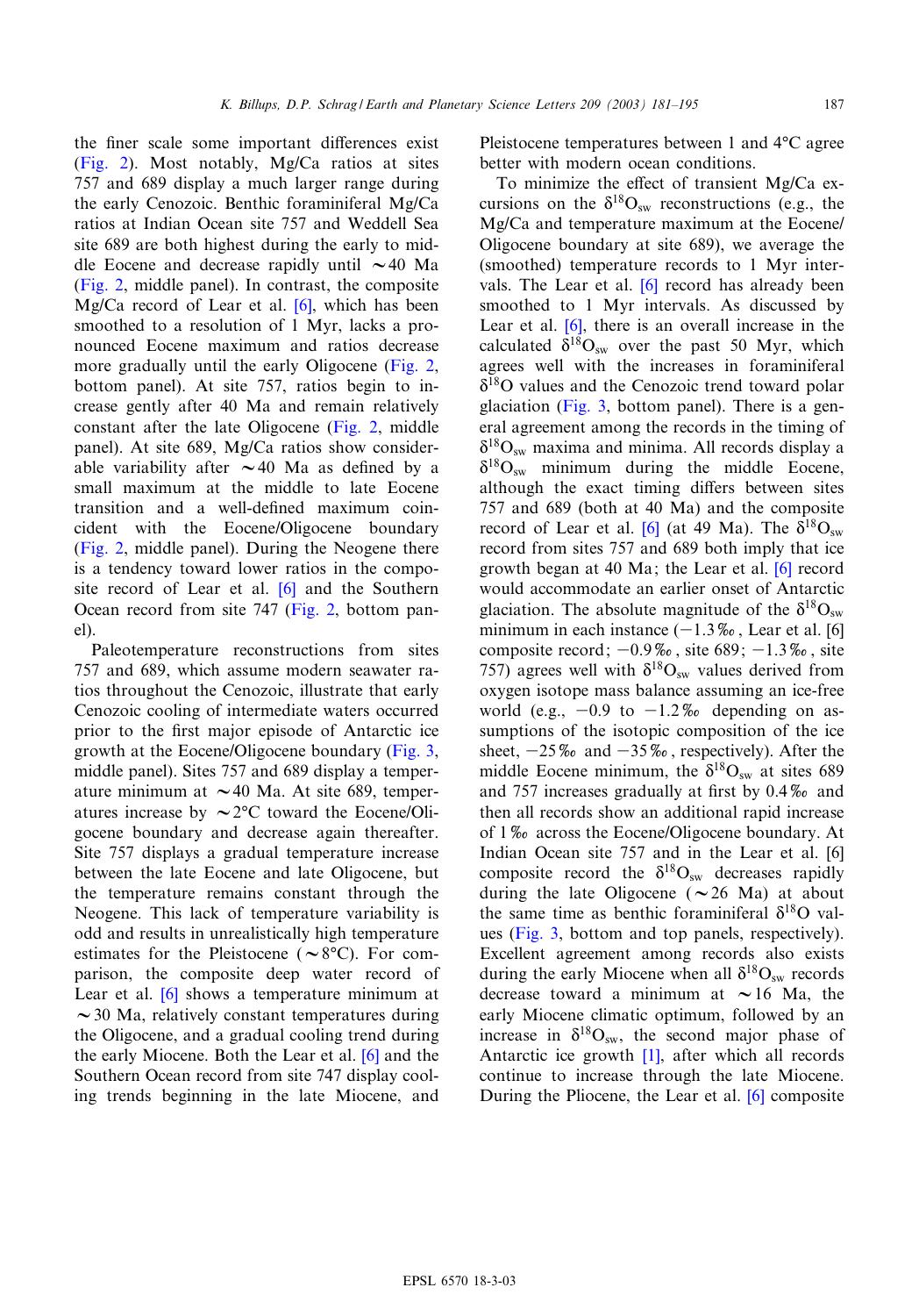<span id="page-7-0"></span>

Fig. 3. Comparison of the Cenozoic benthic foraminiferal composite  $\delta^{18}O$  record [3] (top panel) to temperature records derived from the smoothed [bent](#page-13-0)hic foraminiferal Mg/Ca records (middle panel) and  $\delta^{18}O_{sw}$  records (bottom panel). [Each](#page-13-0) of the  $\delta^{18}O_{sw}$ records has been averaged to 1 Myr intervals. The vertical gray band highlights the Eocene/Oligocene boundary (33.65 [Ma](#page-13-0), Berggren et al. [15]). Temperatures were calculated using the calibration of Lear et al. [19] where Mg/  $Ca = 0.867e^{0.109 \times \text{temperature } (°C)}$ . To calculate the  $\delta^{18}O_{sw}$  we solve the paleotemperature equation of Shackleton [22]:  $\delta^{18}O_{sw}$  = (temperature (°C)-16.4+4\* $\delta^{18}O_{calcite}$ )/4.

and the Southern Ocean site 747  $\delta^{18}O_{sw}$  records display minima that do not correspond to minima in the benthic foraminiferal  $\delta^{18}O$  record.

The absolute magnitude of  $\delta^{18}O_{sw}$  changes differs among the records creating inter-site offsets (Fig. 3, bottom panel). During the Miocene, the  $\delta^{18}O_{\rm sw}$  of the two intermediate water records (sites 757 and 747) generally overlap but during

the Plio/Pleistocene site 757 values increase rapidly resulting in unrealistically high  $\delta^{18}O_{sw}$  value of  $\sim$  2\% during the latest Pleistocene. At site 747, however, a Pleistocene  $\delta^{18}O_{sw}$  maximum of  $\sim$  1% agrees well with t[he](#page-13-0)  $\delta^{18}O_{sw}$  to be expected during full glacial condi[tion](#page-13-0)s such as during the Last Glacial Maximum [26]. The  $\delta^{18}O_{sw}$  record based on the Lear et al. [6] data displays notably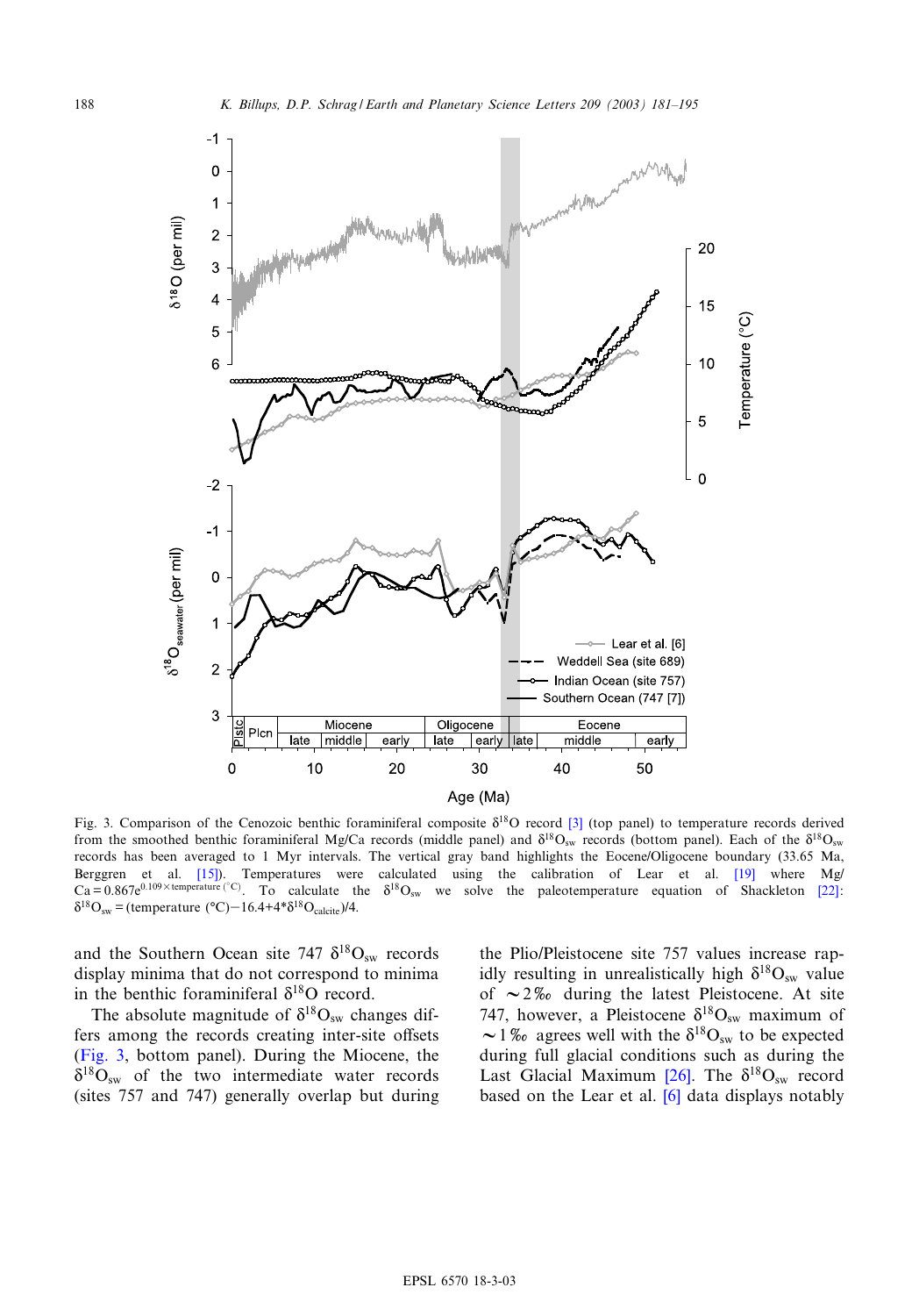<span id="page-8-0"></span>

Fig. 4. Cenozoic changes in Mg/Ca ratios of seawater based on three different nu[meri](#page-13-0)cal models plus ratios measured from fluid inclusions in marine halites. The two curves from Wilkinson and Algeo  $[27]$  differ in assumptio[ns a](#page-13-0)bout residence times of Mg in seawater with respect to hydrothermal circulation. The curve of Stanley and Hardie [31] reflects a two endmember mixing model between river influx and hydrothermal brines taking into account a linear decrease in spreading rates. The Mg/Ca ratios in fluid inclusions display a large range (indicated by the vertical bars) due to uncertainties related to  $Ca^{2+}$  concentrations [36].

lower values than those recorded at the intermediate water sites.

## 4. Discussion

## 4.1. Sensitivity of paleotemperatures to seawater Mg/Ca ratios

On long time scales, the application of foraminiferal Mg/Ca ratios to reconstruct absolute paleotemperatures, and hence the  $\delta^{18}O_{sw}$ , may be limited by the complexity of  $Mg^{2+}$  and  $Ca^{2+}$  cycling between carbonate and silicate reservoirs. Weathering of limestone, dolomite, and silicate rocks supplies  $Mg^{2+}$  and  $Ca^{2+}$  to the ocean. Carbonate sedimentation effectively removes  $Ca^{2+}$  from seawater. Previous [stud](#page-13-0)ies have suggested that the importance of dolomite formation decreases during the Cenozoic [27], leaving hydrothermal circu[lation](#page-13-0) and associated basalt alteration as the primary sink for Mg and a secondary source of  $Ca^{2+}$ [27,28]. Additional minor factors involve the low temperatu[re](#page-13-0) [altera](#page-13-0)tion of basalt and ion exchange with clays [29,30].

Geoch[emical](#page-13-0) models have been used to constrain changes in Mg/Ca ratios through the Phanerozoic [27,31]. During the Cenozoic portion of the model curves (Fig. 4), Mg/Ca ratios tend to increase toward the presence in the two models dominated by a linear decrease in seafloor spreading rat[es, w](#page-13-0)hich serves to decrease the hydrother-mal sink of [Mg \(e](#page-13-0).g., in fig. 4 of Stanley and Hardie [31] and the curv[e lab](#page-13-0)eled B from Wilkinson and Algeo [27]). The second model provided by Wilkinson and Algeo [27] (labeled A in Fig. 4) assumes a constant residence time of 14 Myr for ridge-bound Mg and shows little difference between early Cenozoic and modern seawater ratios. These models do not take into consideration that hydrothermal circulation may ch[ange in](#page-13-0) response to changes in the tectonic regime rather than simply the rate of seafloor spreading  $[32,33]$ . Furthermore, the models neglect that the amount of Mg uptake at ridges during hydrothermal circulation may depend on the temperatu[re at](#page-14-0) the sediment basement interface and the amount of se[awater](#page-14-0) percolating through the crust [34]. In a general sense, fluid inclusions in marine halites [35,36] would support an increase in seawater Mg since the early Cenozoic ([Fig.](#page-14-0) 4), but the range in Mg/ Ca ratios is large, reflecting assumptions about  $Ca^{2+}$  concentrations [36]. Thus a correction of foraminiferal Mg/Ca ratios for temporal changes in seawater  $Mg/Ca$  ratios is difficult to justify. Therefore we use modern ratios, and evaluate the uncertainties associated with this assumption.

Pale[otempe](#page-9-0)r[atures ba](#page-10-0)sed on foraminiferal Mg/ Ca ratios are sensitive to assumptions of seawater ratios (Fig. 5, Table 3). We illustrate this point using three exam[ples](#page-13-0): at 52 Ma ratios are at a maximum, at 48^49 Ma ratios can be compared to the Lear et al.  $[6]$  record, and at 40 Ma sites 757 and 689 ratios both reach a minimum. Assuming ice-free conditions, the oxygen isotope paleothermometer provides a check on the Mg-derived temperatures. Accounting for the three different seawater scenarios pl[us mod](#page-9-0)e[rn ratio](#page-10-0)s results in a Mg-based paleotemperature range of between 28 and  $16^{\circ}$ C at 52 Ma (Fig. 5a, Table 3). The highest temperature estimate corresponds to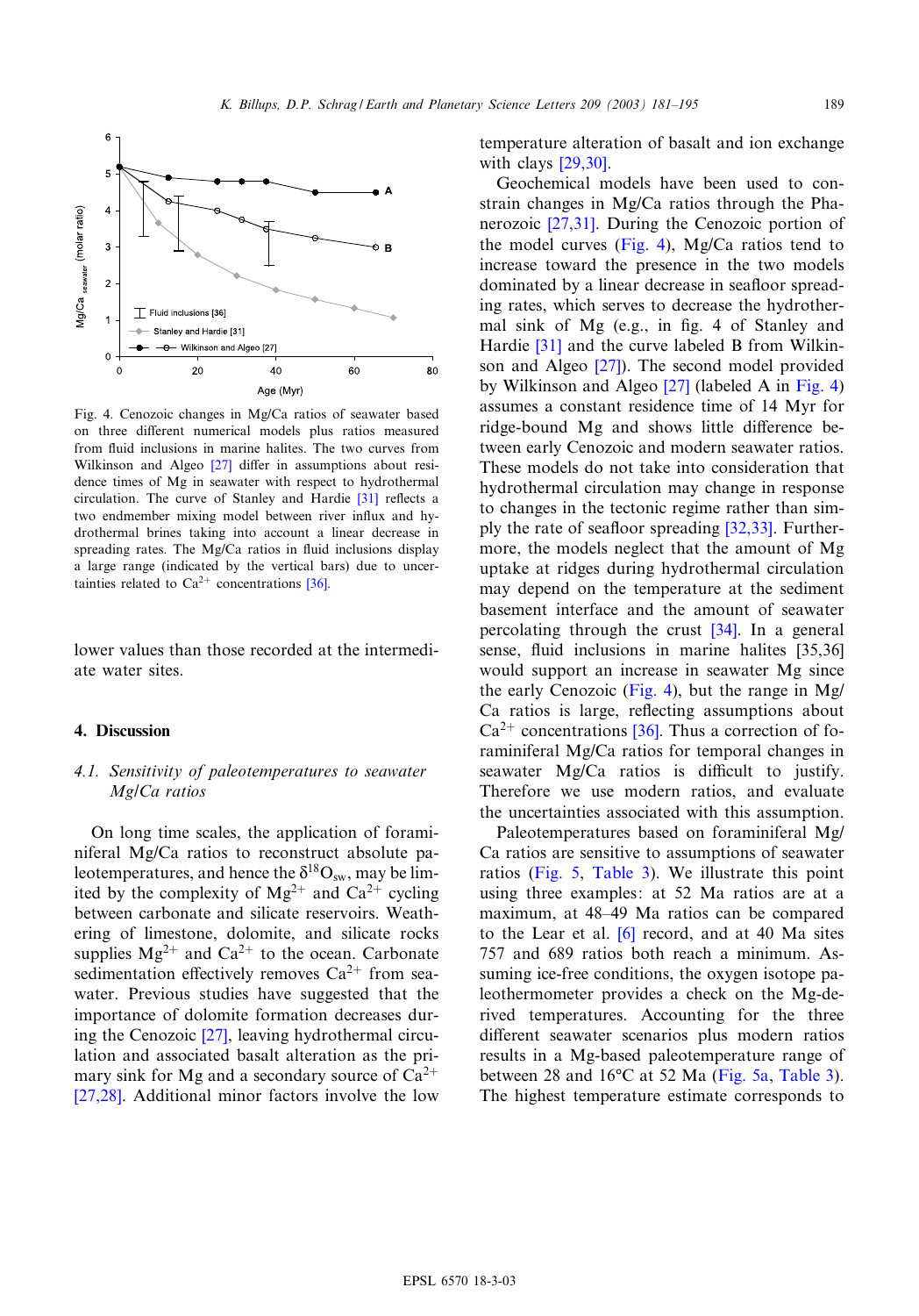$\overline{\overline{}}$ 

<span id="page-9-0"></span>[the](#page-13-0) lowest seawater ratios of Stanley and Hardie [31], and modern seawater ratios yield the lowest temperature. None of these estimates agree with the 12–13 $\rm{^{\circ}C}$  derived from foraminiferal  $\delta^{18}O$  values. Three million years later at 4[8^4](#page-13-0)9 Ma, we obtain a tempe[rature r](#page-10-0)ange of  $24-13$ <sup>o</sup>C at site 757 and 22–11 $\degree$ C for the Lear et al. [6] composite record (Fig. 5b, Table 3). In both records modern



ratios and [the](#page-13-0) high ratio [scenar](#page-8-0)io of Wilkinson and Algeo [27] (curve A in Fi[g. 4\) yie](#page-10-0)ld paleotem[per](#page-13-0)atures consistent with the oxygen isotope thermometer (11-13 $°C$ ) (Fig. 5b, Table 3). Lear et al. [6] Mg/Ca ratios are 0.7 mmol/mol lower than those at site 757, and the agreement with the oxygen isotope thermometer is slightly better. The difference is likely a species offset between Oridorsalis umbonatus, the reference species of Lear et al. [6] and Cibicidoides spp. used [in th](#page-13-0)is study. At 40 Ma modern ratios as well as the high ratio curve from Wilkinson and Algeo [27] yield excellent agreement betwee[n the M](#page-10-0)g/Ca-derived temperatures (7-9°C) and  $\delta^{18}$ O-based paleothermometer  $(7-8\degree C)$  (Fig. 5c; Table 3). If the assumption of an ice-free middle Eocene is a good one, then these observations suggest that seawater Mg/Ca ratios were similar to modern ratios, or at most  $\sim$  0.5 molar ratios lower than today by 48–49 Ma.

[The](#page-13-0) latter two exam[ples](#page-13-0) highlight the value of the new Mg-temperature calibrations of Martin et al.  $[10]$  and Lear et al.  $[19]$ . The effect of species offsets (e.g.,  $0.7 \text{ mmol/mol}$ ) on the calculated temperature  $(2^{\circ}C)$  appears to be relatively small in this context. Thus, high ratios at site 757 during the early Eocene (52 Ma) may be due to a shallower water depth of the core location, but without  $\delta^{18}$ O measurements from these specific intervals we cannot verify this possibility. High

Fig. 5. Graphical illustration of the sensitivity of temperature reconstructions (y-axis) to seawater Mg/Ca ratios (x-axis) at (a) 52 Ma, (b)  $48-49$  Ma, and (c) 40 Ma. The cont[ours](#page-13-0) (benthic foraminiferal Mg/Ca ratios in mmol/mol) were derived using the temperature calibration of Lear et al. [19]. The solid square in each panel de[note](#page-13-0)s the intersection between observed foraminiferal Mg/Ca ratios and seawater Mg/ Ca ratios of Stanley and Hardie [31], the solid and open circles mar[k th](#page-13-0)e intersectio[n betw](#page-8-0)een observed foraminiferal Mg/Ca ratios and the seawater Mg/Ca curves of Wilkinson and Algeo [27] (A and B in Fig. 4, respectivel[y\), a](#page-13-0)nd the star indicates the intersection between observed foraminiferal Mg/ Ca ratios and modern seawater [Mg/Ca](#page-10-0) ratios [30]. The corresponding temperatures in each scenario can be read off the y-axis and are summarized in Table 3. The gray arrows in (a) point to a predicted seawater ratio given averaged foraminiferal Mg/Ca ratios of 5 mmol/mol assuming a  $\delta^{18}$ O-derived temperature of 12.5°C (see text).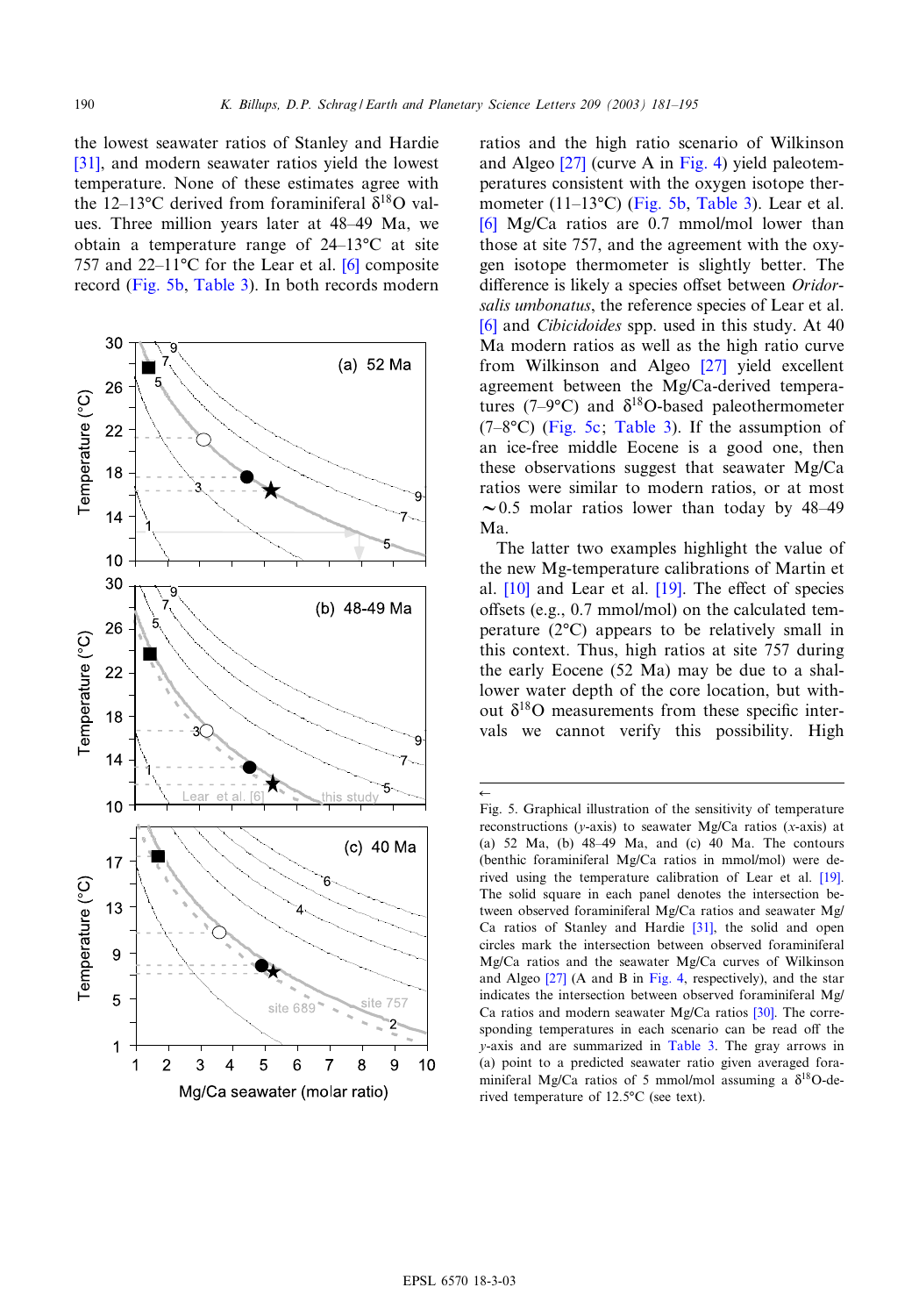<span id="page-10-0"></span>foraminiferal ratios could also reflect high seawater rat[ios. At](#page-9-0) 52 Ma, we would arrive at a predicted seawater Mg/Ca ratio of  $\sim$ 8 mmol/ mol (e.g., Fig. 5a). This estimate clearly disagrees with any of the modeled curves as well as the fluid inclusion data and would imply a rapid decrease in seawater ratios to modern ones between 52 and 48 Ma. Regardless of the cause,  $\delta^{18}O_{sw}$  values calculated from Mg/Ca-derived temperatures and the composite  $\delta^{18}$ O record between 52 and 49 Ma are questionable. It may be that the largest uncertainty in Mg/Ca-derived temperature reconstructions relates to assumptions about temporal changes in seawater Mg/Ca ratios rather than interspecies offsets, cleaning methods, or diagenesis. Although seawater ratios may have been similar to modern ratios during the middle Eocene, they may not have remained constant since then.

# 4.2. Eocene/Oligocene boundary: temperature versus biogeochemical effects

The Eocene/Oligocene boundary [rep](#page-13-0)resents [one](#page-12-0) of the most rapid transitions in global climate [3]. Yet, as pointed out by Lear et al. [6], neither the composite nor a high resolution record generated specifically for this purpose show a decrease that would signify deep water cooling concurrent with

this event. We observe an increase in intermediate water temperatures at Weddell Sea site 689 during the late Eocene that culminates in a marked temperature maximum c[oeval w](#page-7-0)ith the large foraminiferal  $\delta^{18}$ O shift that characterizes the Eocene/ Oligocene boundary (Fig. 3, middle panel). Our results could be taken as evidence for the importance of a relatively war[m hi](#page-14-0)gh latitude ocean to fuel an expanding ice sheet with moisture (e.g., the snow gun hypothesis [37]).

However, in light of recent studies th[at have](#page-14-0) elucidated the importance of seawater chemistry on elemental ratios in biogenic carbonate [38^40], we put forth that the increase in Mg/Ca ratios at this site could also indicate a sensitivity of the partitioning coefficient of Mg in benthic foraminifera to environmental factors other than temperature. Periods of enhanced primary productivity, as evidenced by site 689 benthic foraminiferal abundance patterns and increases in productivity of siliceous organisms, occurred in the Southern Ocean during the middle Eocene (42–44 Ma), the late Eocene (35 Ma) and most notably at the Eocene/Oligocene boundary (33.5 Ma) [41]. The former two intervals roughly correspond in time to interv[als du](#page-5-0)ring which we observe relatively high benthic foraminiferal Mg/Ca ratios at site 689 (e.g., Fig. 2). The latter interval, the Eocene/Oli-

Table 3

Sensitivity of Mg-derived paleotemperatures to assumptions of seawater ratios

| Site            | Time<br>(Ma) | Mg/Ca calcite<br>(mmol/mol) <sup>a</sup> | $\delta^{18}$ O-based temperature<br>$({}^{\circ}C)^{b}$ | Mg/Ca seawater<br>(molar ratio) $\text{c}$ | Mg/Ca-based temperature<br>$({}^{\circ}C)^{d}$ |
|-----------------|--------------|------------------------------------------|----------------------------------------------------------|--------------------------------------------|------------------------------------------------|
| 757             | 52           | 5.0                                      | $12.1 - 13.3$                                            | 1.5                                        | 27.5                                           |
|                 |              |                                          |                                                          | 3.2                                        | 20.5                                           |
|                 |              |                                          |                                                          | 4.5                                        | 17.4                                           |
|                 |              |                                          |                                                          | 5.2                                        | 16.1                                           |
| 757/Lear et al. | $48 - 49$    | 3.6/2.9                                  | $11.3 - 12.5$                                            | 1.6                                        | 23.9/21.9                                      |
|                 |              |                                          |                                                          | 3.3                                        | 17.2/15.2                                      |
|                 |              |                                          |                                                          | 4.6                                        | 14.2/12.2                                      |
|                 |              |                                          |                                                          | 5.2                                        | 13.1/11.1                                      |
| 757/689         | 40           | 1.8/2.0                                  | $6.5 - 7.7$                                              | 1.8                                        | 16.4/17.4                                      |
|                 |              |                                          |                                                          | 3.5                                        | 10.3/11.3                                      |
|                 |              |                                          |                                                          | 4.8                                        | 7.4/8.4                                        |
|                 |              |                                          |                                                          | 5.2                                        | 7.6/7.7                                        |

 $Mg/Ca$  ratios are averages obtained from [the](#page-13-0) s[moo](#page-13-0)thed records (Fig. 2).

<sup>b</sup> The range reflects temperatures using a  $\delta^{18}$ O value of the ice of -35 and -25%.

<sup>c</sup> Seawater ratios in vertical order are from [31], [27] (curves B and A, respectively, in Fig. 4), and the modern ratio.

<sup>d</sup> Temperatures in front of the slash are based on site 757, temperatures after the slash are based on Lear et al. [6] for the 48-49 Ma time interval and from site 689 for the 40 Ma time interval.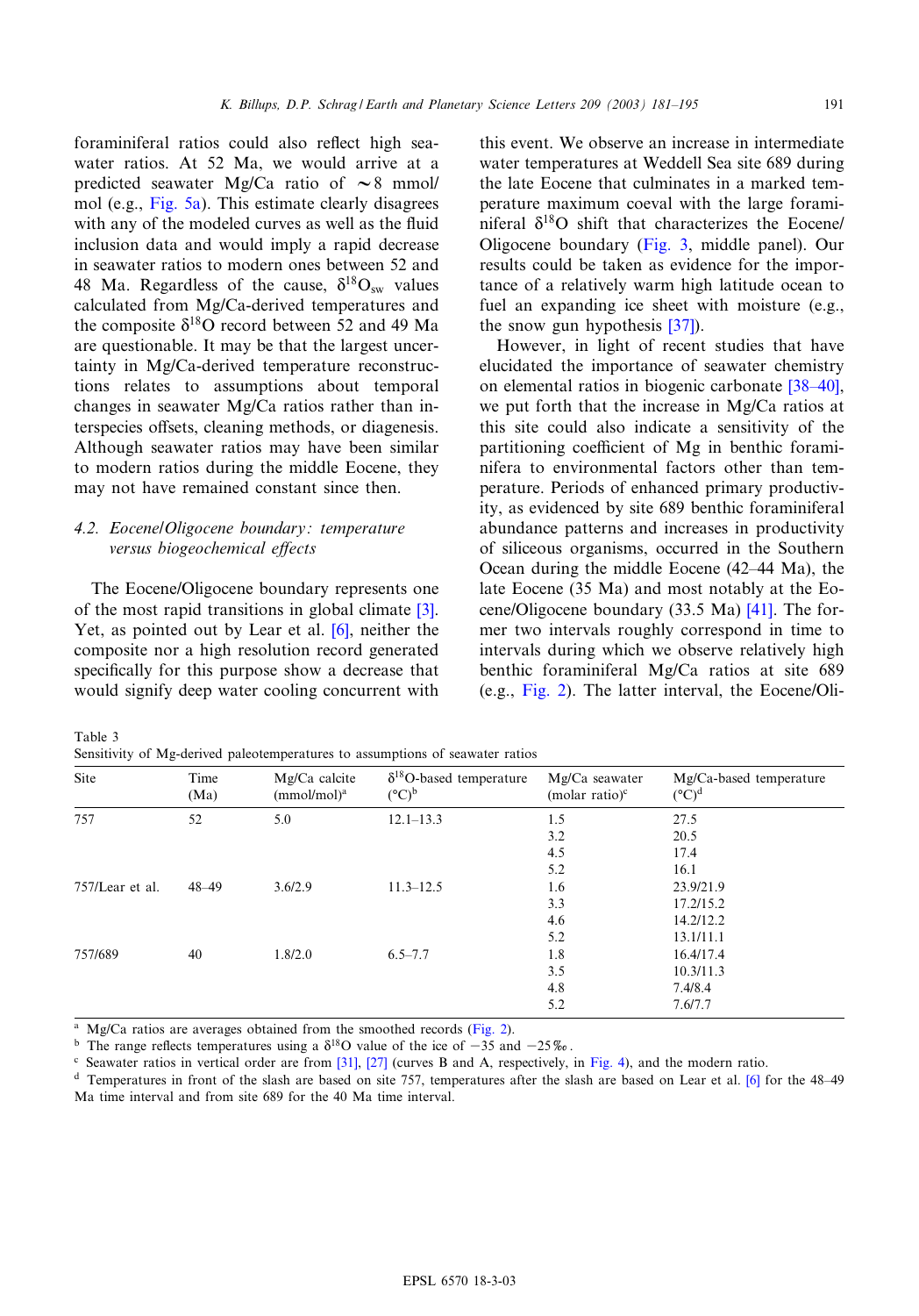gocene boundary coincides with the well[-devel](#page-5-0)oped maximum in site 689 Mg/Ca ratios (Fig. 2 middle panel). Increased productivity adds to the food supply of benthic organisms and could affect foraminiferal biomineralization rates. However, unlike the partitioning coefficient of Sr, which is positively correlated with calcification rates, or the partitioning coefficients of Co, Mn, and Cd, which are negatively correlated with calcification rates, there is no significant influence of rate on the partitioning coefficient of Mg in inorganic calcite experiments  $[42-44]$ . With respect to biogenic calcite, Sr uptake into coccolithophorid calcit[e is en](#page-14-0)hanced when environmental conditions support higher growth and calcification rates [39,45]. Culture experiments with planktonic foraminifera illustrate that Sr/Ca ratios tend to increase with seawater p[H, w](#page-14-0)hich may reflect enhanced calcification in response to a higher carbonate ion concentration [38]. But this mechanism cannot explain Mg uptake in planktonic for[ami](#page-14-0)nifera as the culture experiments indicate that Mg/ Ca ratios decrease with increasing pH [38]. Clearly, it is problematic to explain the nature of the Mg/Ca peak at the Eocene/Oligocene boundary; too little is known about Mg uptake into benthic foraminiferal tests. Because of these factors, we are cautious with paleoceanographic interpretations of the site 689 Mg/Ca record across this climate transition.

## 4.3. Evolution of Cenozoic ice volume

The Mg/Ca-based  $\delta^{18}O_{sw}$  reconstructions from sites 757 and 689 provide evidence for ice growth starting by  $\sim$  40 Ma. Assuming a <sup>18</sup>O-depleted late Pleistocene ice [sheet](#page-7-0) with a  $\delta^{18}$ O value of  $-35\%$ , the 0.4\% increase in  $\delta^{18}O_{sw}$  between  $\sim$  40 and 36 Ma (Fig. 3) indicated by both of our records supports growth of Antarctic ice equal to 25% of the modern cryosphere. If we [all](#page-12-0)ow for an ice sheet with a  $\delta^{18}$ O value of up to  $-17\%$  due to likely warmer polar climates [2], the volume of ice is correspondingly higher, but no more than 50% of the modern. These results are consistent with other foramin[ifera](#page-14-0)l-based reconstructions that have suggested presence of ice during the middle to late Eocene [46]. Other

geochemical evidence, changes in the percent illite [and](#page-14-0) chlorite to Southern Ocean sediments, indicates glacial activity on Antarctica [at](#page-13-0) 38^39 Ma [47]. At the Eocene/Oligocene boundary, there is an  $\sim$  1% increase in the  $\delta^{18}O_{sw}$  [\[6\],](#page-7-0) and our smoothed  $\delta^{18}O_{sw}$  records from sites 757 and 689 agree with this reconstruction (Fig. 3, bottom panel). Assuming an 18O-depleted ice sheet with a  $\delta^{18}$ O value of  $-35\%$ , one arrives at an ice volume equivalent to the modern cryosphere, which includes an ice sheet on Greenland. Add to that the volume of ice present prior to this event, we are lead to conclude that early Oligocene ice extent was comparable to that of the Pleistocene, which leads us to speculate that ice may have existed in the Northern Hemisphere as well.

After the Eocene/Oligocene boundary, para[llel](#page-13-0) trends among [th](#page-13-0)e  $\delta^{18}O_{sw}$  records of Lear et al. [6] from site 757 and the Southern Ocean record [from si](#page-7-0)te 747  $[7]$  allow for confidence in determining the timing of large-scale ice volume changes (Fig. 3). Accordingly, there have been three times of reduced global ice volumes, during the late Oligocene ( $\sim$ 26 Ma), the early Miocene ( $\sim$ 16 Ma), and the Pliocene ( $\sim$  2–4 Ma). The late Oligocene and early Miocene  $\delta^{18}O_{\rm sw}$  minima are consistent with minima in the benthic foraminiferal  $\delta^{18}$ O record, but the Pliocene deglaciation event is not. The possibility of a Pliocene melt-back in Antarctic ice is particularly intriguing because of the debate that still surrounds the stability of the Antarctic ice sheet during this period of ti[me.](#page-14-0) The foraminiferal  $\delta^{18}$ O record has long been taken as evidence against Antarctic deglaciation [48]. In view of the  $\delta^{18}O_{sw}$  reconstruction presented here, it appears that a fresh look at the issue of Antarctic ice sheet stability is warranted.

Relatively large offsets among the  $\delta^{18}O_{sw}$  records develop after the Eocene/Oligocene boundary. Constant offsets such as during the early Miocene may incorporate the effects of interspecies differences, but temporal chan[ges](#page-13-0) in inter-site gradi[ents betw](#page-2-0)een the intermediate water sites and the composite record of Lear et al. [6] (deep water sites, Table 1) such as beginning during the middle Miocene may reflect a regional change in the  $\delta^{18}$ O value of the water masses. Late Pleistocene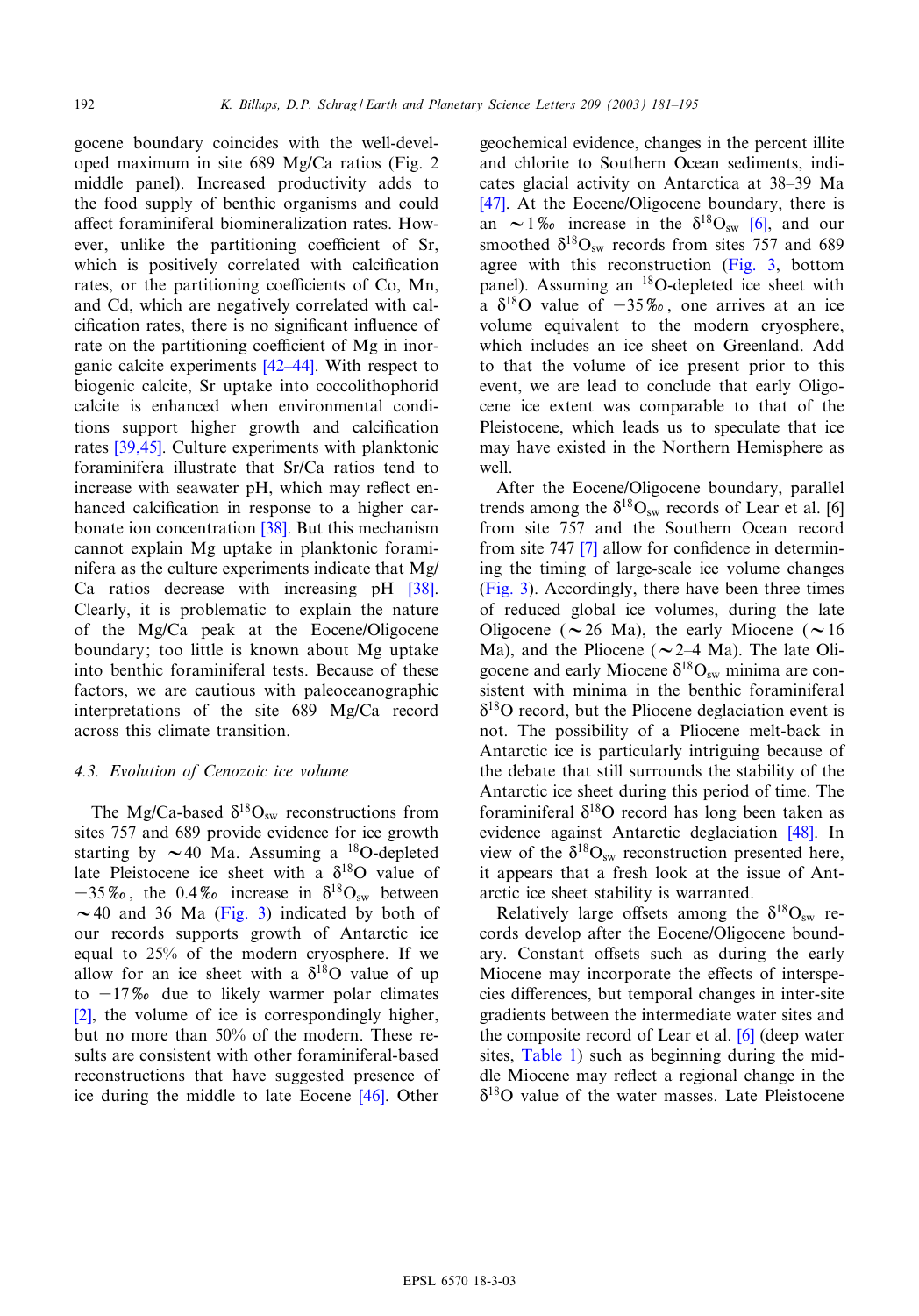<span id="page-12-0"></span>offsets among the three sites are difficult to explain, only the maximum  $\delta^{18}O_{sw}$  values of 1\% from site 747 agree with the values derived from [the](#page-13-0) geochemistry of pore fluids  $[26]$ . The temporal resolution of the composite record of Lear et al.

 $[6]$  is low, and the true amplitude of the Mg/Ca signal may have been aliased. As noted above, the most recent  $\delta^{18}O_{\rm sw}$  values from site 757 are higher than what can be expected based on modern ocean intermediate water hydrography. We speculate that Plio/Pleistocene Mg/Ca ratios at this site may be contaminated with high-Mg calcite, which appears to [be a](#page-13-0) possibility at other warm, relatively shallow water depths (Little Bahama Bank, Lear et al. [19]).

## 5. Conclusion

We present two new benthic foraminiferal Mg/ Ca records from intermediate water depth sites to reconstruct paleotemperatures as a means to infer changes in the  $\delta^{18}O_{sw}$  related to Antarctic cryosphere development during the Cenozoic (0-52 Ma). Together with published records our results indicate that Mg-derived paleotemperatures are highly sensitive to assumptions about seawater Mg/Ca ratios. Using the oxygen isotope paleothermometer to provide a temperature constraint during presumable ice-free conditions (middle Eocene) we observe that a good match can be achieved with Mg/Ca-derived temperatures if we assume modern seawater ratios, or ratios at most 0.5 molar ratios lower than today. An increase in  $\delta^{18}O_{sw}$  begins at at least  $\sim$  40 Ma, which supports studies that have proposed a middle Eocene, or earlier, onset of Antarctic glaciation. An increase in Mg/Ca ratios at the Eocene/Oligocene boundary apparent at Weddell Sea site 689 could be interpreted as a high latitude warming concurrent with the major phase of Antarctic ice sheet expansion. However, we caution that these results may provide an example of additional biogeochemical controls on the partitioning coefficient for Mg in benthic foraminiferal calcite. During the Neogene, agreement in trends between the  $\delta^{18}O_{sw}$  and the global benthic foraminiferal  $\delta^{18}$ O record exists in the timing of ice volume changes during the late

Oligocene and Miocene, but not the Pliocene. During the Pliocene two of the  $\delta^{18}O_{sw}$  records display a minima, which would be more consistent with those scenarios that have argued for Antarctic deglaciation. Although  $\delta^{18}O_{sw}$  values become unrealistically high at site 757 during the Plio/Pleistocene, maximum Pleistocene  $\delta^{18}O_{\rm sw}$  values at site 747 are in excellent agreement with the  $\delta^{18}O_{sw}$  derived from other geochemical proxies. Th[is o](#page-13-0)bservation und[ersco](#page-13-0)res the value of the new Mg/Ca-temperature calibrations of Martin et al. [10] and Lear et al. [19].

#### Acknowledgements

We thank C. Lear and two anonymous reviewers whose comments have significantly improved this paper. K. Billups thanks NSF for a post doctoral fellowship, which provided an opportunity to initiate this project. Acknowledgement is made to the donors of The Petroleum Research Fund, administered by the ACS, for support of this research as well as to the University of Delaware research Foundation for an internal grant (to K.B.). Research was further supported by NSF OCE 9733688 to D.P.S. This research used samples provided by the ODP. ODP is sponsored by the U.S. National Science Foundation (NSF) and participating countries under the management of Joint Oceanographic Institutions (JOI), Inc.  $[BOYLE]$ 

#### References

- [1] N.J. Shackleton, J.P. Kennett, Paleotemperature history of the Cenozoic and the initiation of Antarctic glaciation: Oxygen and carbon isotopic analyses in DSDP Sites 277, 279, and 281, Init. Rep. Deep Sea Drill. Proj. 29 (1975) 743^755.
- [2] K.G. Miller, R.G. Fairbanks, G.S. Mountain, Tertiary oxygen isotope synthesis, sea level history, and continental margin erosion, Paleoceanography 2 (1987) 1-19.
- [3] J.C. Zachos, M. Pagani, L. Sloan, E. Thomas, K. Billups, Trends, rhythms and aberrations in global climate 65 Ma to present, Science 292 (2001) 686^693.
- [4] T.A. Mashiotta, D.W. Lea, H.J. Spero, Glacial-interglacial changes in subantarctic sea surface temperature and the  $\delta^{18}$ O of seawater using foraminiferal Mg, Earth Planet. Sci. Lett. 170 (1999) 417^432.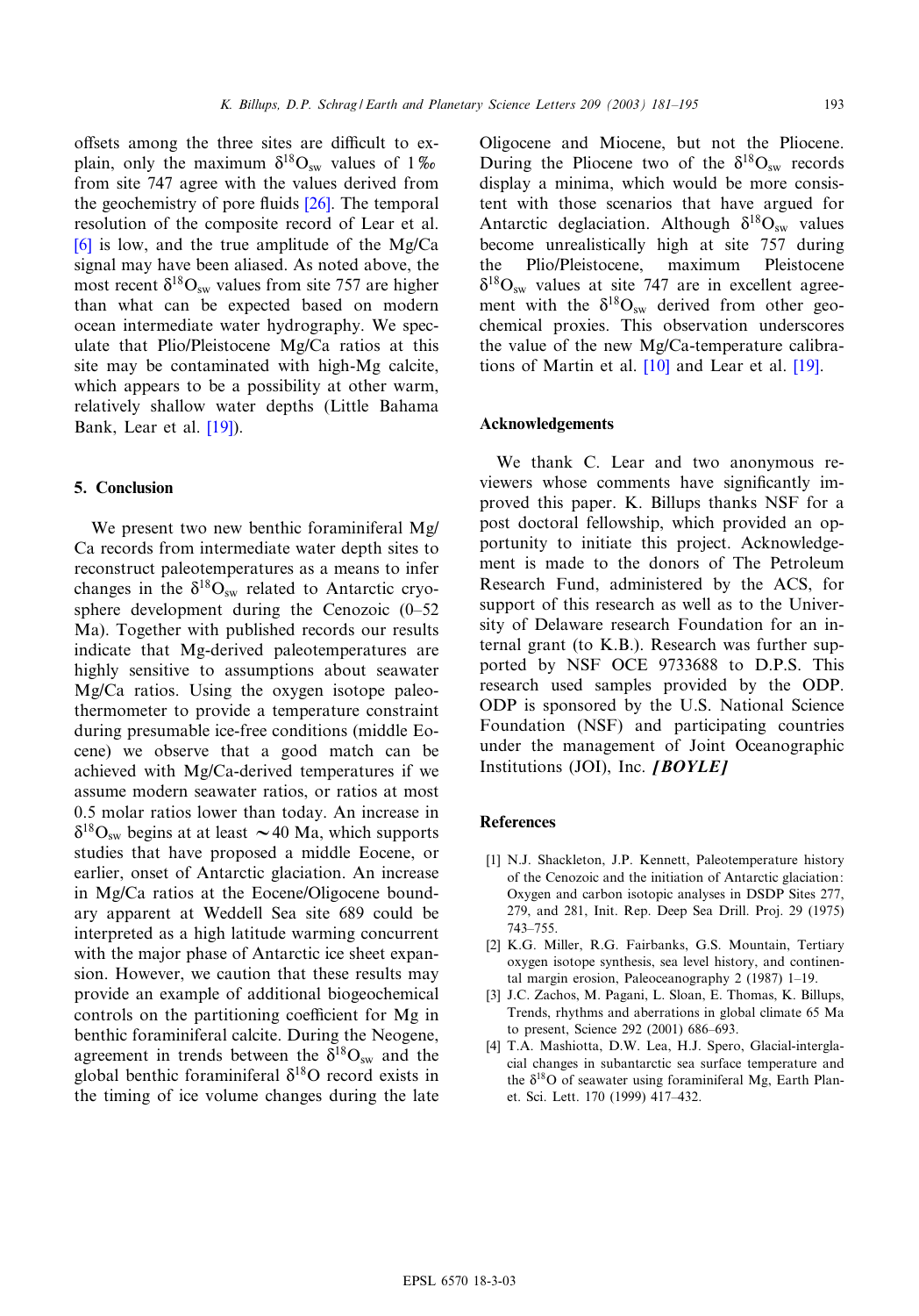- <span id="page-13-0"></span>[5] D.W. Lea, D.K. Pak, H.J. Spero, Climate impact of Late Quaternary equatorial Pacific sea surface temperatures, Science 289 (2001) 1719-1723.
- [6] C.H. Lear, H. Elderfield, P.A. Wilson, Cenozoic deep-sea temperatures and global ice volumes from Mg/Ca in benthic foraminiferal calcite, Science 287 (2000) 269-272.
- [7] K. Billups, D.P. Schrag, Paleotemperatures and ice-volume of the past 27 myr revisited with paired Mg/Ca and stable isotope measurements on benthic foraminifera, Paleoceanography 17 (2002) 10.1029/2000PA000567.
- [8] J.G. Sclater, E. Boyle, J.M. Edmond, A quantitative analysis of some factors affecting carbonate sedimentation in the oceans, in: Deep Drilling Results in the Atlantic Ocean: Continental Margin and Paleoenvironment (1979) 235-248.
- [9] S.J. Brown, H. Elderfield, Variations in Mg/Ca and Sr/Ca ratios of planktonic foraminifera caused by postdepositional dissolution: Evidence of shallow Mg-dependent dissolution, Paleoceanography 11 (1996) 543-551.
- [10] P.A. Martin, D.W. Lea, Y. Rosenthal, N.J. Shackelton, M. Sarnthein, T. Papenfuss, Quaternary deep sea temperature history derived from benthic formaniferal Mg/Ca, Earth Planet, Sci. Lett. 198 (2002) 193^209.
- [11] D.P. Schrag, D.J. dePaolo, F.M. Richter, Reconstructing past sea surface temperatures: Correcting for diagenesis of bulk marine carbonate, Geochim. Cosmochim. Acta 59 (1995) 2265^2278.
- [12] Shipboard Scientific Party, site 757, in: J. Pierce, J. Weissel et al. (Eds.) Proc. ODP Init. Rep. 121, College Station, TX (1989) 305-358.
- [13] H.S. Ostlund, H. Craig, W.S. Broecker, D. Spencer, GE-OSECS Atlantic, Pacific, and Indian Ocean Expedition, 7, Shorebased Data and Graphics, National Science Foundation, Washington, DC (1987) 200 pp.
- [14] J.P. Kennett, L.D. Stott, Proteus and Propo-Oceanus: Ancestral Paleogene oceans as revealed from Antarctic stable isotopic results; ODP Leg 113, in: P.F. Barker, J.P. Kennett et al. (Eds.), Proc. ODP Sci Results 113, College Station, TX (1990) pp. 865-880.
- [15] W.A. Berggren, D.V. Kent, C.C. Swisher, III, M.P. Aubry, A revised Cenozoic geochronology and chronostratigraphy, in: W.A. Berggren, D.V. Kent, M.-P. Aubry, J. Hardenbol (Eds.), Geochronology, Time Scales and Stratigraphic Correlation, SEPM (Society for Sedimentary Geology), Special Publication 54 (1995) pp. 129^212.
- [16] W.A. Berggren, F.J. Hilgren, C.G. Langereis, D.V. Kent, J.D. Obradovitch, I. Raffi, M.E. Raymo, N.J. Shackleton, Late Neogene chronology: New perspectives in high-resolution stratigraphy, Geol. Soc. Am. Bull. 107 (1995) 1272^1287.
- [17] W. Hastings, A.D. Russell, S.R. Emerson, Foraminiferal magnesium in Globigerinoides sacculifer as a paleotemperature proxy, Paleoceanography 13 (1998) 161^169.
- [18] P.A. Martin, D.W. Lea, A simple evaluation of cleaning procedures on fossil benthic formaniferal Mg/Ca, Geochem. Geophys. Geosyst. (in press).
- [19] C.H. Lear, Y. Rosenthal, N. Slowey, Benthic formaniferal Mg/Ca-paleothermometry: A revised core-top calibration, Geochim. Cosmochim. Acta (in press).
- [20] D.P. Schrag, Rapid analysis of high-precision Sr/Ca ratios in corals and other marine carbonates, Paleoceanography 14 (1999) 100^102.
- [21] Y. Rosenthal, E.A. Boyle, N. Slowey, Temperature control on the incorporation of magnesium, strontium, fluorine, and cadmium into benthic foraminiferal shells from Little Bahama Bank: Prospects for thermocline paleoceanography, Geochim. Cosmochim. Acta 61 (1997) 3633^3643.
- [22] N.J. Shackleton, Attainment of isotopic equilibrium between ocean water and the benthonic foraminifera genus Uvigerina: Isotopic changes in the ocean during the last glacial, Cent. Nat. Sci. Colloq. Int. 219 (1974) 203^209.
- [23] N.J. Shackleton, N.D. Opdyke, Oxygen isotope and paleomagnetic stratigraphy for equatorial Pacific core V28-238: oxygen isotope temperatures and ice volumes on a  $10^5$  year and  $10^6$  year scale, Quat. Res. 3 (1973) 39–55.
- [24] E. Boyle, L.D. Keigwin, Comparison of Atlantic and Pacific paleochemical records for the last 250,000 years changes in deep ocean circulation and chemical inventories, Earth Planet. Sci. Lett. 76 (1985) 135^150.
- [25] D.J. Nuernberg, J. Bijma, C. Hemleben, Assessing the reliability of magnesium in foraminiferal calcite as a proxy for water mass temperature, Geochem. Cosmochem. Acta 60 (1996) 803^814.
- [26] D.P. Schrag, G. Hampt, D.W. Muray, Pore fluid constraints in the temperature and oxygen isotopic composition of the glacial ocean, Science 272 (1996) 1930^1932.
- [27] B.H. Wilkinson, T.J. Algeo, Sedimentary carbonate record of calcium-magnesium cycling, Am. J. Sci. 289 (1989) 1158^1194.
- [28] J.I. Drever, Y.H. Li, B. Maynard, Geochemical cycles-the continental crust and the oceans, in: C.B. Gregor, R.M. Garrels, R.F.T. Mackenzie, J.B. Maynard (Eds.), Chemical Cycles in the Evolution of the Earth, Wiley Interscience, New York (1988) pp. 17-25.
- [29] J.M. Gieskes, J.R. Lawrence, Alteration of volcanic matter in deep sea sediments-evidence from the chemical composition of interstitial waters from deep sea drilling cores, Geochim. Cosmochim. Acta 45 (1981) 1687^1703.
- [30] H. Elderfield, A. Schultz, Mid-ocean ridge hydrothermal fluxes and the chemical composition of the ocean, Annu. Rev. Earth Planet. Sci. 24 (1996) 191^224.
- [31] S.M. Stanley, L.A. Hardie, Secular oscillations in the carbonate mineralogy or reef-building and sediment producing organisms driven by tectonically forced shifts in seawater chemistry, Palaeogeogr. Palaeoclimatol. Palaeoecol. 144 (1998) 3^19.
- [32] R.M. Owen, D.K. Rea, Sea floor hydrothermal activity links climate to tectonics: The Eocene  $CO<sub>2</sub>$  greenhouse, Science 227 (1985) 166-169.
- [33] D.K. Rea, M. Leinen, Neogene controls on hydrothermal activity and paleoceanography of the southwest Pacific Ocean, in: M. Leinen, D.K. Re et al. (Eds.), Init. Rep.